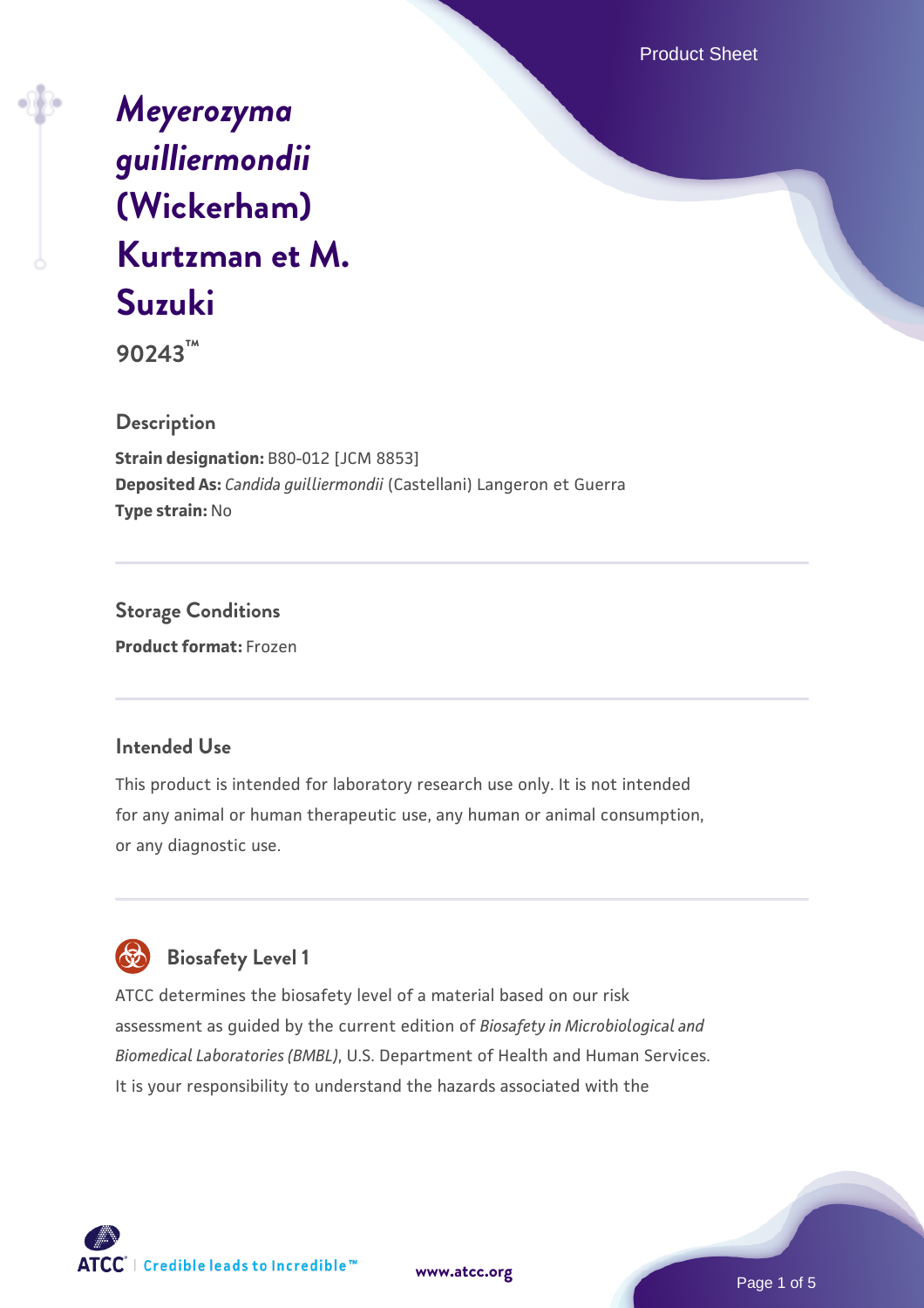# *Meyerozyma quilliermondii* [\(Wickerham\) Kurtzman et M.](https://www.atcc.org/products/90243) Product Sheet **[Suzuki](https://www.atcc.org/products/90243)**

#### **90243**

material per your organization's policies and procedures as well as any other applicable regulations as enforced by your local or national agencies.

ATCC highly recommends that appropriate personal protective equipment is always used when handling vials. For cultures that require storage in liquid nitrogen, it is important to note that some vials may leak when submersed in liquid nitrogen and will slowly fill with liquid nitrogen. Upon thawing, the conversion of the liquid nitrogen back to its gas phase may result in the vial exploding or blowing off its cap with dangerous force creating flying debris. Unless necessary, ATCC recommends that these cultures be stored in the vapor phase of liquid nitrogen rather than submersed in liquid nitrogen.

#### **Certificate of Analysis**

For batch-specific test results, refer to the applicable certificate of analysis that can be found at www.atcc.org.

#### **Growth Conditions**

**Medium:**  [ATCC Medium 200: YM agar or YM broth](https://www.atcc.org/-/media/product-assets/documents/microbial-media-formulations/2/0/0/atcc-medium-200.pdf?rev=ac40fd74dc13433a809367b0b9da30fc) **Temperature:** 24°C

#### **Material Citation**

If use of this material results in a scientific publication, please cite the material in the following manner: *Meyerozyma guilliermondii* (Wickerham) Kurtzman et M. Suzuki (ATCC 90243)

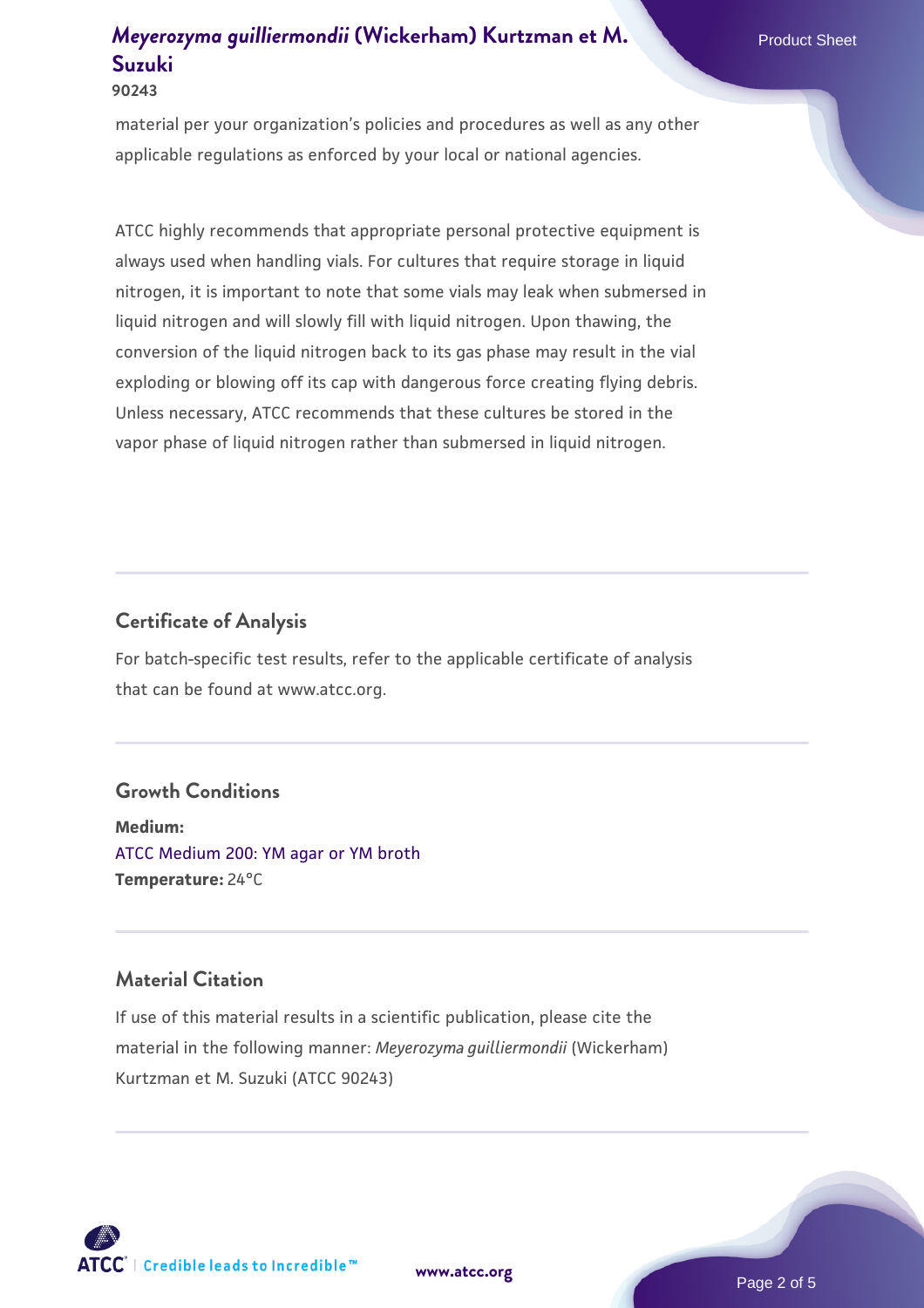## *Meyerozyma quilliermondii* [\(Wickerham\) Kurtzman et M.](https://www.atcc.org/products/90243) Product Sheet **[Suzuki](https://www.atcc.org/products/90243)**

#### **90243**

#### **References**

References and other information relating to this material are available at www.atcc.org.

#### **Warranty**

The product is provided 'AS IS' and the viability of ATCC® products is warranted for 30 days from the date of shipment, provided that the customer has stored and handled the product according to the information included on the product information sheet, website, and Certificate of Analysis. For living cultures, ATCC lists the media formulation and reagents that have been found to be effective for the product. While other unspecified media and reagents may also produce satisfactory results, a change in the ATCC and/or depositor-recommended protocols may affect the recovery, growth, and/or function of the product. If an alternative medium formulation or reagent is used, the ATCC warranty for viability is no longer valid. Except as expressly set forth herein, no other warranties of any kind are provided, express or implied, including, but not limited to, any implied warranties of merchantability, fitness for a particular purpose, manufacture according to cGMP standards, typicality, safety, accuracy, and/or noninfringement.

#### **Disclaimers**

This product is intended for laboratory research use only. It is not intended for any animal or human therapeutic use, any human or animal consumption, or any diagnostic use. Any proposed commercial use is prohibited without a license from ATCC.

While ATCC uses reasonable efforts to include accurate and up-to-date information on this product sheet, ATCC makes no warranties or representations as to its accuracy. Citations from scientific literature and

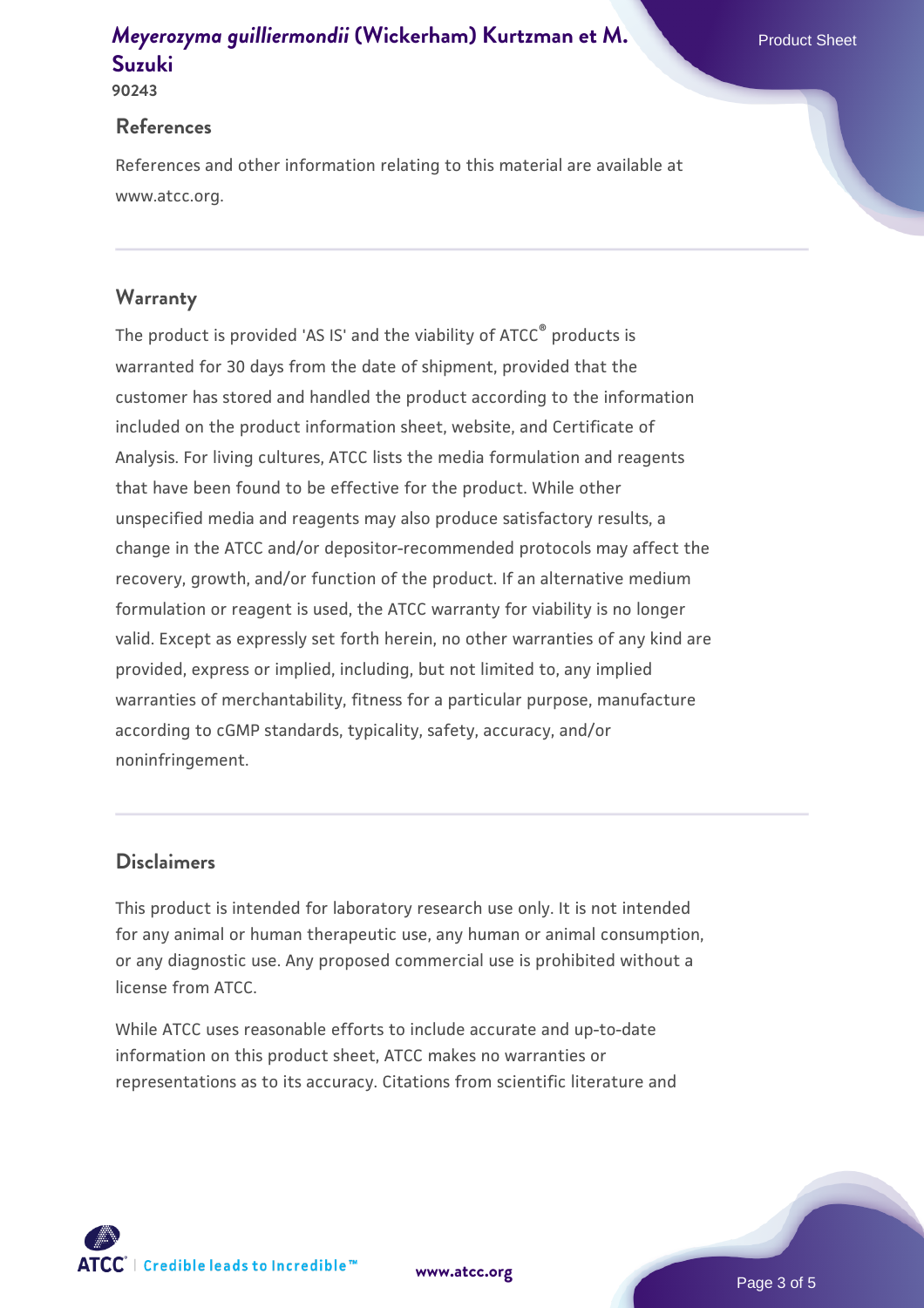## *Meyerozyma quilliermondii* [\(Wickerham\) Kurtzman et M.](https://www.atcc.org/products/90243) Product Sheet **[Suzuki](https://www.atcc.org/products/90243)**

**90243**

patents are provided for informational purposes only. ATCC does not warrant that such information has been confirmed to be accurate or complete and the customer bears the sole responsibility of confirming the accuracy and completeness of any such information.

This product is sent on the condition that the customer is responsible for and assumes all risk and responsibility in connection with the receipt, handling, storage, disposal, and use of the ATCC product including without limitation taking all appropriate safety and handling precautions to minimize health or environmental risk. As a condition of receiving the material, the customer agrees that any activity undertaken with the ATCC product and any progeny or modifications will be conducted in compliance with all applicable laws, regulations, and guidelines. This product is provided 'AS IS' with no representations or warranties whatsoever except as expressly set forth herein and in no event shall ATCC, its parents, subsidiaries, directors, officers, agents, employees, assigns, successors, and affiliates be liable for indirect, special, incidental, or consequential damages of any kind in connection with or arising out of the customer's use of the product. While reasonable effort is made to ensure authenticity and reliability of materials on deposit, ATCC is not liable for damages arising from the misidentification or misrepresentation of such materials.

Please see the material transfer agreement (MTA) for further details regarding the use of this product. The MTA is available at www.atcc.org.

## **Copyright and Trademark Information**

© ATCC 2021. All rights reserved. ATCC is a registered trademark of the American Type Culture Collection.

#### **Revision**

This information on this document was last updated on 2021-05-19